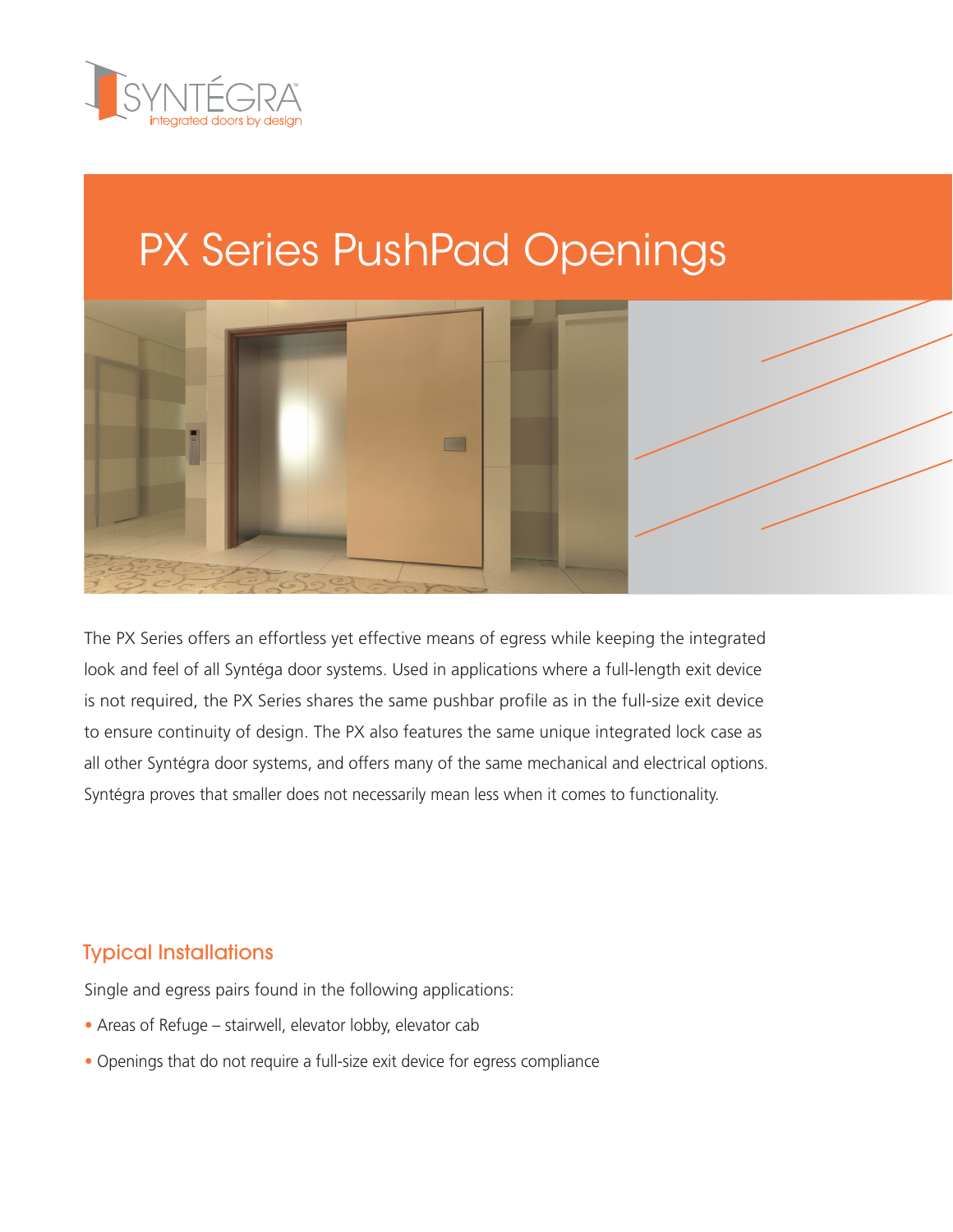### PX Series Benefits

### The Syntégra Edge<sup>™</sup>

#### Tested Durability

- **•** Heavy-wall aluminum construction
- **•** Pushpad holds retracted when the door is in the open position – maximizing the clear opening width and reducing damage

#### Enhanced Security

- **•** Patent-pending friction-limiting latchbolt with 7/8" throw
- **•** Available in top latching or top and bottom latching
- **•** Optional exterior lever with anti-abuse clutch
- **•** Latches and operating mechanisms concealed within steel door and protected from attack, abuse and tampering

#### **Versatility**

- **•** Extensive range of functions to fit most openings and applications
- **•** Access control-ready with electrified lever and RX options
- **•** Electrical options available in kit-form for future upgrades

#### Uncompromised Safety

- **•** ITS listed for fire (UL10C) for single-point top latching or top and bottom latching
- **•** Pushpad fully retracts in the open position for maximum clear opening
- **•** Top latching instead of a side edge latchbolt and strike for singles and pairs prevents catching on clothing or equipment
- **•** Optional antimicrobial coatings available for healthcare, educational and other germ-sensitive environments
- **•** CleanVue Simple hygienic release feature allows for full access to the pushbar for sanitizing without disassembly.

#### Unequaled Aesthetics

- **•** Minimized pushbar end caps with hidden fasteners provides clean, uninterrupted lines
- **•** Pushpad available in architectural and décor-matching finishes
- **•** Escutcheon-free levers available in popular styles and finishes
- **•** Optional integrated top strike prep without the need for a surface mounted auxiliary plate
- **•** Projection-type latchbolt minimizes top strike view and minimizes top door "notch" required by others
- **•** No floor strikes required Fire ratings without bottom latchbolts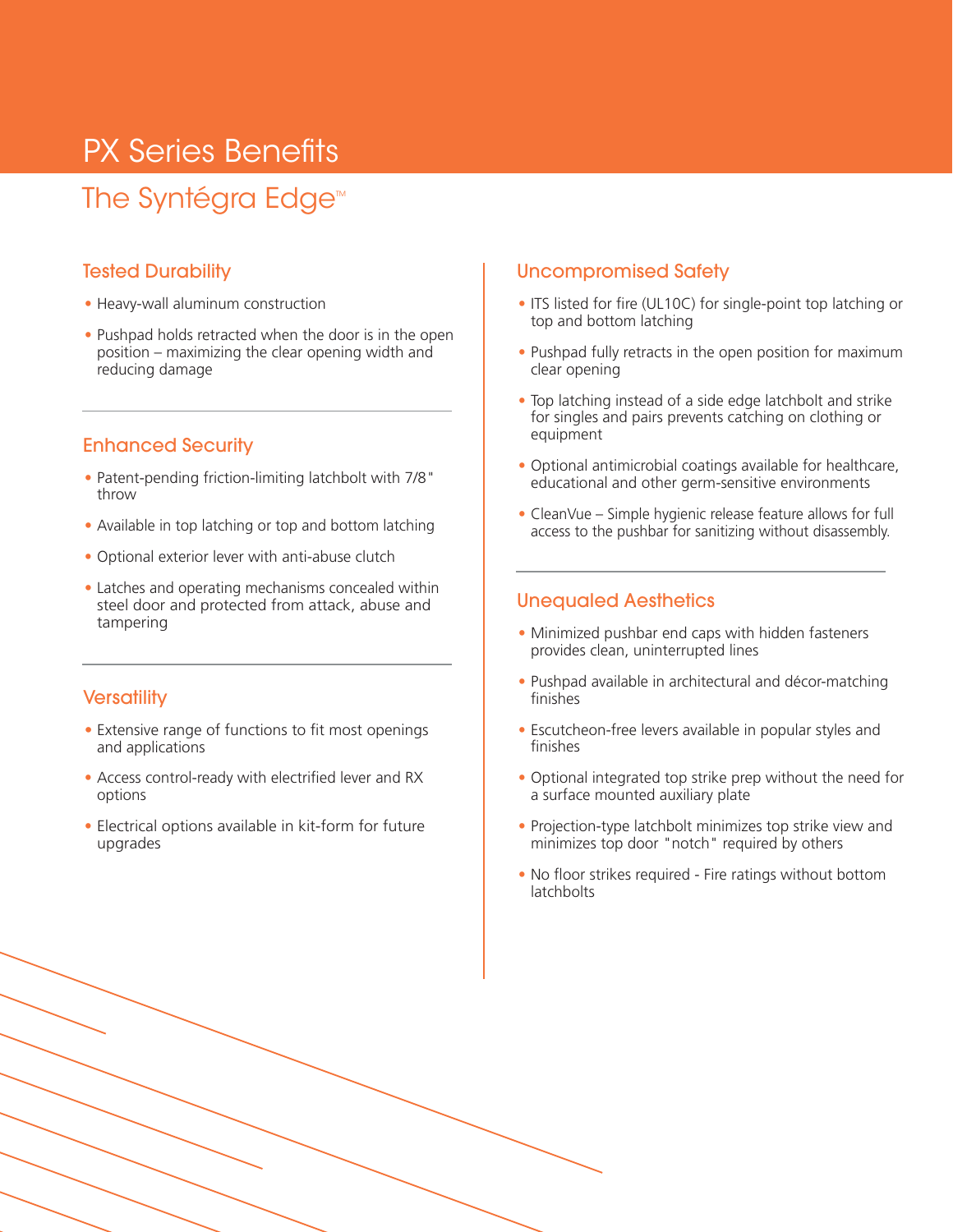### PX Series Functions

| Model #            | <b>ANSI Function*</b> | <b>Description</b>                                                                                          |
|--------------------|-----------------------|-------------------------------------------------------------------------------------------------------------|
| <b>PX</b>          | 01                    | Exit only, no trim.                                                                                         |
| <b>PX</b>          | 02                    | Entrance by fixed lever/pull when actuating bar is locked/dogged<br>down. Non-rated openings only.          |
| PX-LC              | 03                    | Entrance by fixed lever/pull when latch is released by key.<br>Key removable only when locked (Nightlatch). |
| PX-LC              | 08                    | Entrance by lever. Key locks or unlocks lever.                                                              |
| PX-LC              | 09                    | Entrance by lever. Key removable only when locked (Nightlatch).                                             |
| PX-LC <sub>2</sub> | 10                    | Entrance by lever. Inside or outside key locks or unlocks lever.<br>Outside key releases latch.             |
| PX-C               | 13                    | Entrance by key.                                                                                            |
| PX-L               | 14                    | Entrance by lever. Always active, no cylinder.                                                              |

\* Equivalent ANSI/BHMA A156.3 functions used for reference.

### Exterior Lever Options